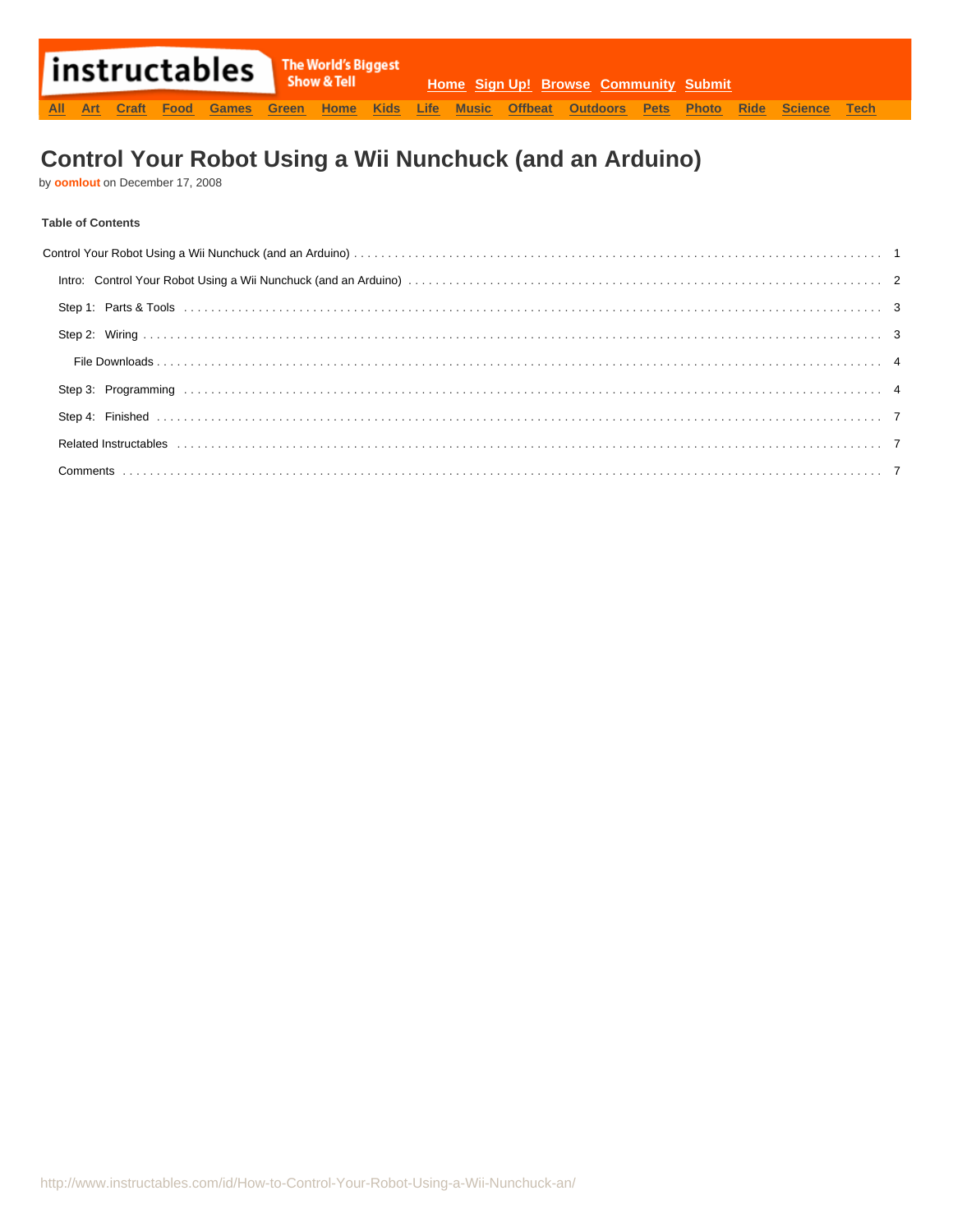# <span id="page-1-0"></span>**Intro: Control Your Robot Using a Wii Nunchuck (and an Arduino)**

After wearing myself out playing Wii Boxing I got to thinking wouldn't it be great if I could use this to control my robot, (looking to my left hand).

Looking around the internet I found a bevy of people doing similar things, (links to everyone just below the video). So what follows is a re-packaging of all their hard work, resulting in a robot controllable by both the Wii nunchuck's joystick or more interestingly its accelerometers.

A quick video of my [Arduino Controlled Servo Robot - \(SERB\)](http://www.instructables.com/id/How_to_Make_an_Arduino_Controlled_Servo_Robot_SER/) being controlled by a Wii nunchuck.



(resources)

- [\(here\)](http://www.windmeadow.com/node/42?page=1) **Arduino Code** Chad at WindMeadows.com has written excellent arduino code for reading the Wii nunchuck. Code which I have included pretty much verbatim in this project. if you're interested in more technical details this is where to look.
- [\(here\)](http://www.wiili.org/index.php/Motion_analysis) **Nunchuck Details** WiiLi.org has a great wiki about all things Wii, this is a link to a page that describes the nunchucks protocol and how to calibrate your nunchuck.
- [\(here\)](http://todbot.com/blog/2008/02/18/wiichuck-wii-nunchuck-adapter-available/) **WiiChuck Adapter** Tod of todbot.com very kindly produced a small adapter to make plugging your nunchuck into a breadboard particularly easy.

(similar projects)

- [\(here\)](http://www.societyofrobots.com/robotforum/index.php?topic=2633.0) **Wireless Nunchuck Control** Frank over at Society of Robots went one step further adding a wireless link so he can control his Arduino robot with all the tilt and twist fun from afar.
- [\(here\)](http://www.youtube.com/watch?v=MD_-YnFZFP8&feature=related) **Nunchuck Controlled Pan and Tilt Camera** Using a Nunchuck and an Arduino to control the pan and tilt of a camera.
- [\(here\)](http://growdown.blogspot.com/2008/07/half-bot-all-boat.html) **Nunchuck and Arduino Controlled Canoe** Finally a rather epic project that uses an Arduino, nunchuck, servos and small trolling motor to drive a Canoe.

(if you have an Arduino nunchuck project you've completed drop me a line and it can be added here) (shameless plug)

To check out more of our lovely open source projects - [oomlout.com](http://www.oomlout.com)



**Image Notes** 1. An Arduino Controlled Servo Robot - (SERB) - with Wii nunchuck attached.



**Image Notes** 1. An Arduino Controlled Servo Robot - (SERB) - with Wii Nunchuck attached in more natural surroundings.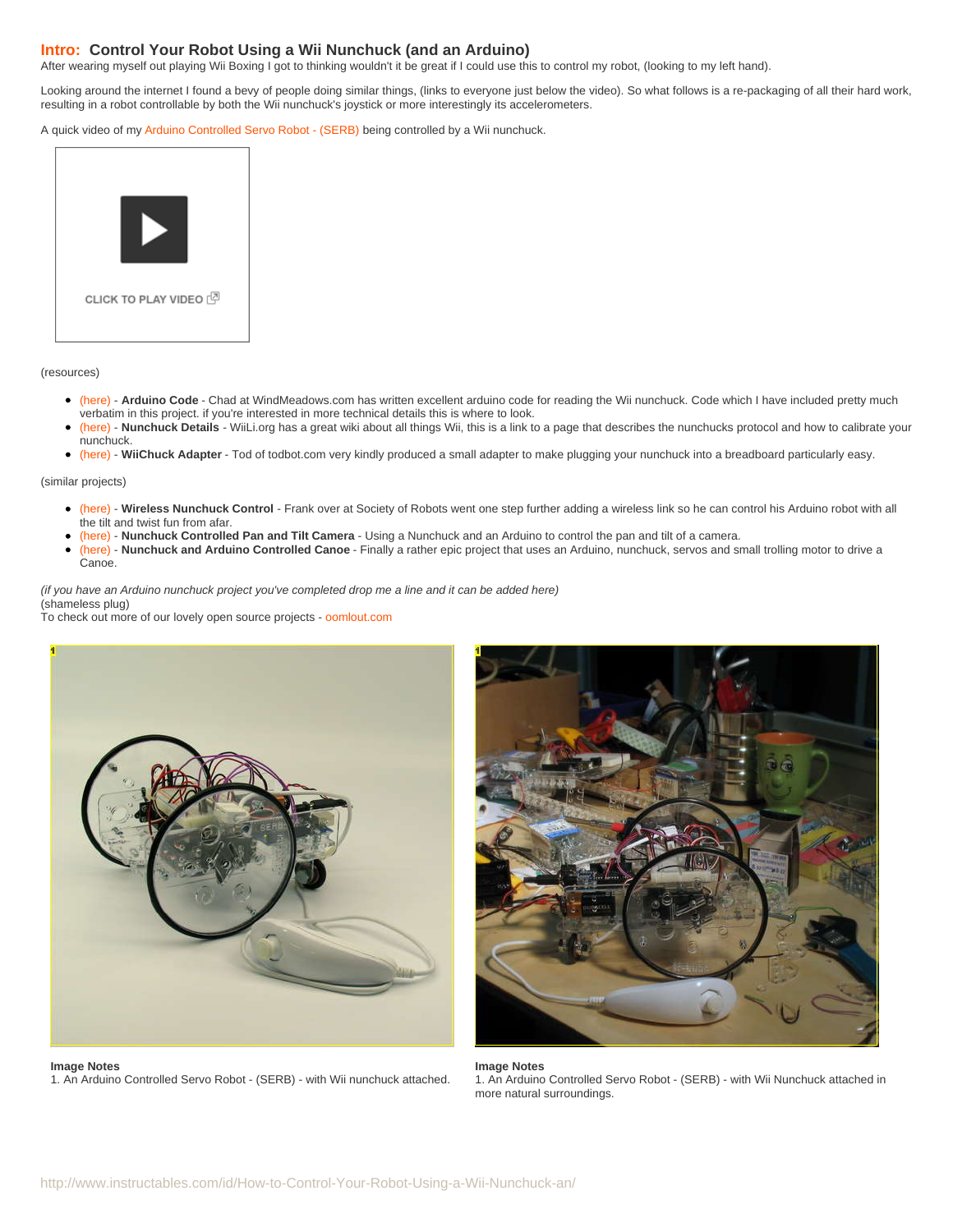# <span id="page-2-0"></span>**Step 1: Parts & Tools**

Only a few parts to collect before we get wiring and programming

**Robot** - (Arduino Controlled Servo Robot - (SERB) ) ( [build your own](http://www.instructables.com/id/How_to_Make_an_Arduino_Controlled_Servo_Robot_SER/) , or [purchase a lovely kit](http://store.oomlout.com/arduino-controlled-servo-robot-serb--kit1.html) (\$175)

We use an Arduino Controlled Servo Robot - (SERB) however any Arduino powered dual servo robot will work. Other options [\(here\)](http://www.instructables.com/id/Make-a-wall-avoiding-Robot!/)

## **Electronics** - (\$24)

- Wii Nunchuck (\$20) - [\(Amazon\)](http://www.amazon.com/Wii-Nunchuk-Controller-nintendo/dp/B000IMYKQ0/ref=pd_bbs_sr_1?ie=UTF8&s=videogames&qid=1229520786&sr=8-1) , or at your closest Blockbuster or CircuitCity
- WiiChuck Adapter (\$4) A small circuit board that allows you to plug your nunchuck into a breadboard without modifying it. (if you don't want to use your
- nunchuck on your Wii you can save yourself four dollars and simply cut the connector off and plug the wires directly into your breadboard) - [\(FunGizmos\)](http://store.fungizmos.com/index.php?main_page=product_info&cPath=69&products_id=212)
- Assorted pieces of Breadboard wire (22 AWG solid)

# That's it onto Wiring it up



#### **Image Notes**

- 1. Wii Nunchuck (x1) Available online or from your nearest Blockbuster
- 2. Wiichuck Adapter (x1) Available from FunGizmos.com
- 3. A few Pieces of Breadboard wire (22 awg solid)
- 4. Arduino Controlled Servo Robot (SERB) build your own or kits available from oomlout.com

# **Step 2: Wiring**

Wiring this up could not be simpler, and requires only four wires.

# **Explained**

- **Data (d) (green)** Arduino Analog 4
- **Clock (c) (yellow)** Arduino Analog 5  $\bullet$
- **Ground (-) (white)** Arduino gnd
- **+3.3v (+) (red)** Arduino 5v (although the Arduino is a 3.3 volt device it seems to work without adverse effects at 5 volts)  $\bullet$

### **Pictorially**

• refer to the attached wiring diagram (05-(NUSE)-Wiring Diagram.pdf)





http://www.instructables.com/id/How-to-Control-Your-Robot-Using-a-Wii-Nunchuck-an/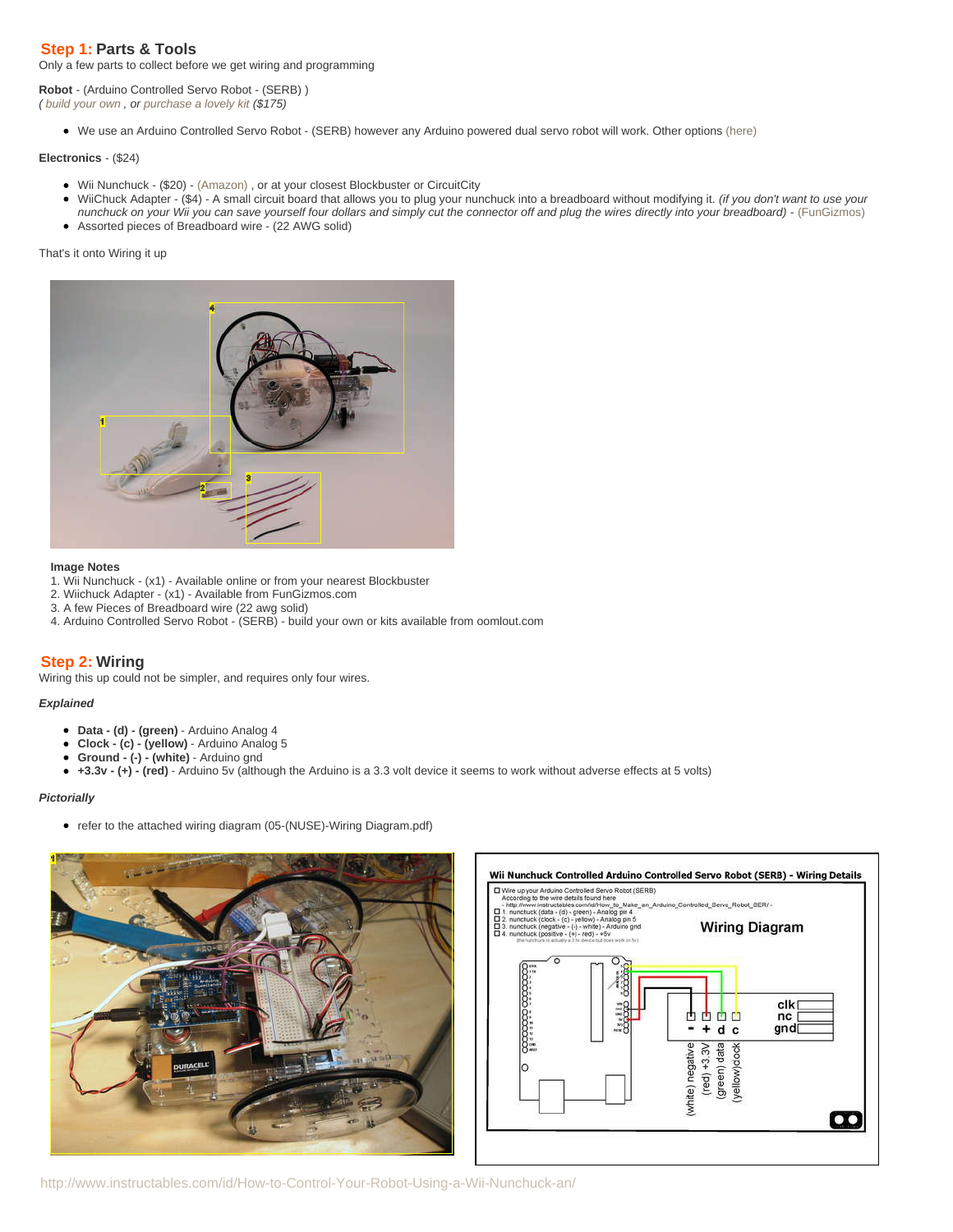#### <span id="page-3-0"></span>**Image Notes**

1. The breadboard as viewed from above

### **File Downloads**



**[05-\(NUSE\)-Wiring Diagram.pdf](http://www.instructables.com/files/orig/FC4/YBKM/FOHU3N5W/FC4YBKMFOHU3N5W.pdf?utm_source=pdf&utm_campaign=files)** [\(\(612x792\) 35 KB\)](http://www.instructables.com/files/orig/FC4/YBKM/FOHU3N5W/FC4YBKMFOHU3N5W.pdf?utm_source=pdf&utm_campaign=files)

[\[NOTE: When saving, if you see .tmp as the file ext, rename it to '05-\(NUSE\)-Wiring Diagram.pdf'\]](http://www.instructables.com/files/orig/FC4/YBKM/FOHU3N5W/FC4YBKMFOHU3N5W.pdf?utm_source=pdf&utm_campaign=files)

## **Step 3: Programming**

The Wii Nunchuck is now connected to the Arduino's i2c port. For those of you (including myself) who don't really understand what that means do not fret, just rest assured, it is a good thing. If you would like to know more of the nitty gritty details they can be found [\(here\)](http://www.windmeadow.com/node/42?page=1)

(many thanks to chad at windmeadow.com for doing the research and writing really easily understood Arduino code to interact with the Wii nunchuck, the program below includes his code virtually unchanged).

#### **What it does**

- The program will default to using the nunchucks joystick for control. If you push the stick forward your robot will go forward, reverse, backwards and so on.
- If you hold down the "Z" button (the big one on the front). Your robot will now move based on the tilt of the nunchuck. Tilt forward to go forward...
- Finally if it isn't quite working the program will send the state of the nunchucks buttons, joystick and accelerometers, every second over the Arduino's USB port. (just open the debug window at 9600 to see this data)

For those interested in simply getting it going.

#### **Copy and Pasting**

- Copy the Arduino code from below
- Paste it into the Arduino development environment.
- upload and start playing

### **Using the Code in Your Own Program**

- First initialize the nunchuck by calling **nunchuck\_init ();**
- Next every time you wish to update the values of the nunchuck in your sketch call *readNunchuck()*;
- Next to directly access the values call **getNunValue(Variable Constant);** (ex. YAXIS)
- Finally if you wish to use the accelerometer but have it scaled to a number of Gs (ie. 1 g = 1 force of gravity). you can call **getXGs();**, **getYGs();** or **getZGs();**

#### **Appendix 1** - \_SERB\_WiiNunchuckControl.pde

```
//START OF NUNCHUCK PREAMBLE - For more in depth information please visit the original source of this code http://www.windmeadow.com/node/42
//-------------------------------------------------
/*
* Wiring Details
* white - ground
* red - 3.3+v - 5 volts seems to work
* green - data - Analog 4
yellow - clock - Analog 5
*/
#include #include #undef int #include uint8_t outbuf[6]; // array to store arduino output int cnt = 0; // counter used for nu
  nunchuckValues[CBUTTON] = 0;
   // byte outbuf[5] contains bits for z and c buttons
   // it also contains the least significant bits for the accelerometer data
   // so we have to check each bit of byte outbuf[5]
 if ((outbuf[5] >> 0) & 1) { nunchuckValues[ZBUTTON] = 1; } //checking if Z button is pressed (0=pressed 1=unpressed)
 if ((outbuf[5] >> 1) & 1) { nunchuckValues[CBUTTON] = 1; } //checking if C button is pressed (0=pressed 1=unpressed)
 if ((outbuf[5] >> 2) & 1) { tempNun_xAxis += 2; } //adding second least significant bit to x_axis
 if ((outbuf[5] >> 3) & 1) { tempNun_xAxis += 1; } //adding least significant bit to x_axis
 if ((outbuf[5] >> 4) & 1) { tempNun_yAxis += 2; } //adding second least significant bit to y_axis
 if ((outbuf[5] >> 5) & 1) { tempNun_yAxis += 1; } //adding least significant bit to x_axis
 if ((outbuf[5] >> 6) & 1) { tempNun_zAxis += 2; } //adding second least significant bit to z_axis
 if ((outbuf[5] >> 7) & 1) { tempNun_zAxis += 1; } ////adding least significant bit to x_axis
  nunchuckValues[XAXISDELTA] = tempNun_xAxis - nunchuckValues[XAXIS];
  nunchuckValues[XAXIS] = tempNun_xAxis;
 nunchuckValues[YAXISDELTA] = tempNun_yAxis - nunchuckValues[YAXIS];
  nunchuckValues[YAXIS] = tempNun_yAxis;
  nunchuckValues[ZAXISDELTA] = tempNun_zAxis - nunchuckValues[ZAXIS];
  nunchuckValues[ZAXIS] = tempNun_zAxis;
 }
\text{cnt} = 0;send_zero (); // send the request for next bytes
}
int getNunValue(int valueIndex){
 return nunchuckValues[valueIndex];
}
void nunchuck_init (){
Wire.begin (); // join i2c bus with address 0x52
 Wire.beginTransmission (0x52); // transmit to device 0x52
 Wire.send (0x40); // sends memory address
 Wire.send (0x00); // sends sent a zero.
 Wire.endTransmission (); // stop transmitting
}
```
http://www.instructables.com/id/How-to-Control-Your-Robot-Using-a-Wii-Nunchuck-an/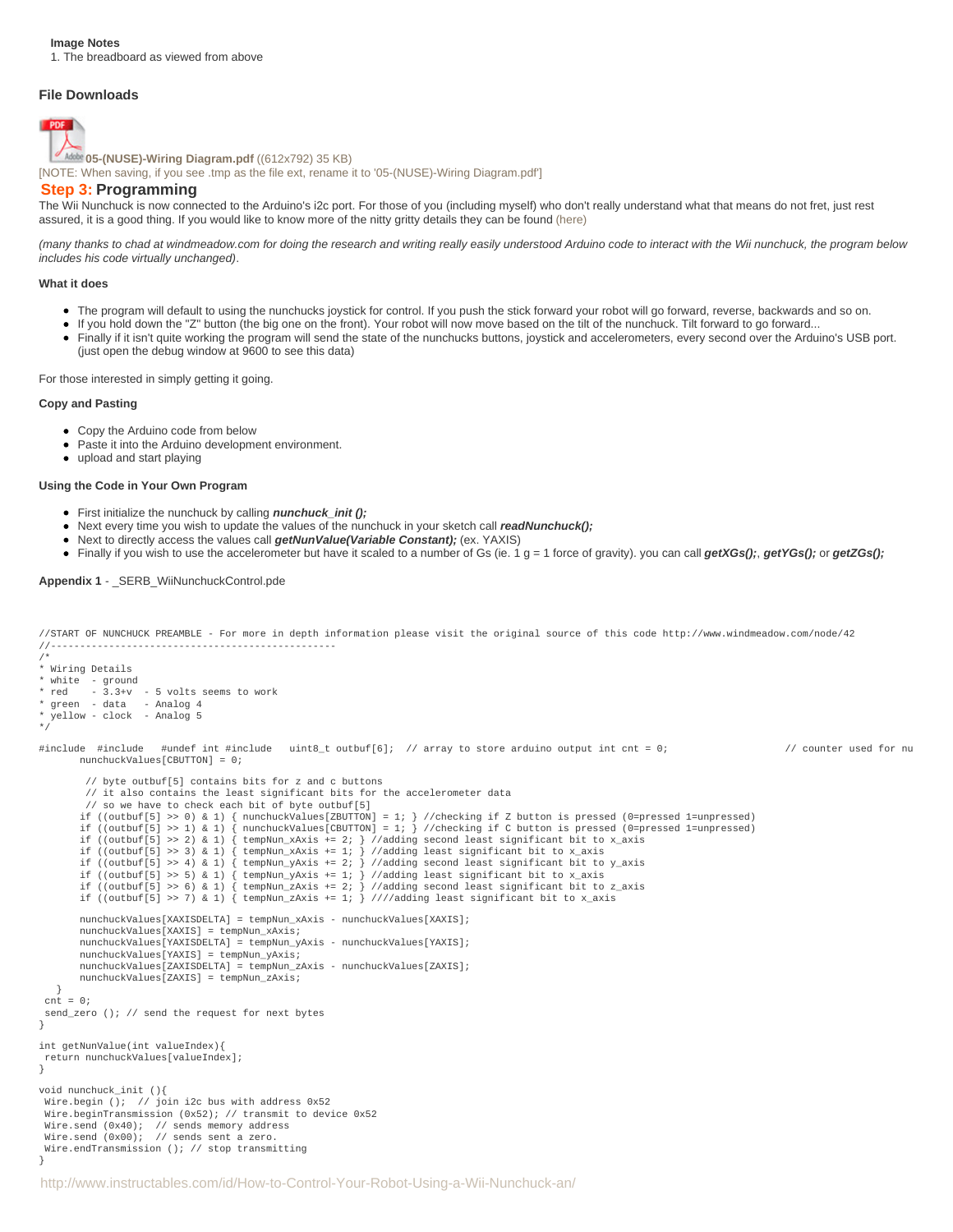```
http://www.instructables.com/id/How-to-Control-Your-Robot-Using-a-Wii-Nunchuck-an/
void send_zero () {
  Wire.beginTransmission (0x52); // transmit to device 0x52
 Wire.send (0x00); // sends one byte
  Wire.endTransmission (); // stop transmitting
}
// Encode data to format that most wiimote drivers except
// only needed if you use one of the regular wiimote drivers
char nunchuk_decode_byte (char x) {
x = (x \land 0x17) + 0x17; return x;
}
//END OF NUNCHUCK CODE - For more in depth information please visit the
//original source of this code http://www.windmeadow.com/node/42
//---------------------------------------------------------------
//------------------------------------------------------------------------
//START OF ARDUINO CONTROLLED SERVO ROBOT (SERB) ROUTINES
/*
* sets up your arduino to address your SERB using the included routines
*/
void serbSetup(){
 setSpeed(speed);<br>pinMode(LEFTSERVOPIN, OUTPUT);
                                      //sets the left servo signal pin
 % //to output<br>pinMode(RIGHTSERVOPIN, OUTPUT); //sets the r
                                      //sets the right servo signal pin
                                      //to output<br>//attaches left servo
 leftServo.attach(LEFTSERVOPIN);
  rightServo.attach(RIGHTSERVOPIN); //attaches right servo
  goStop();
}
/*
* sets the speed of the robot between 0-(stopped) and 100-(full speed)
* NOTE: speed will not change the current speed you must change speed
* then call one of the go methods before changes occur.
*/
void setSpeed(int newSpeed){
if(newSpeed >= 100) {newSpeed = 100;} //if speed is greater than 100
                                              //make it 100<br>//if speed is less than 0 make
if(newSpeed \le 0) \{newSpeed = 0 \}//it 0<br>//scales the speed to be
speed = newSpeed * MAXSPEED / 100;
                                              //between 0 and MAXSPEED
}
/*
* sets the speed of the robots rightServo between -100-(reversed) and 100-(forward)
* NOTE: calls to this routine will take effect imediatly
*/
void setSpeedRight(int newSpeed){
if(newSpeed >= 100) {newSpeed = 100;} //if speed is greater than 100
                                               //make it 100
 if(newSpeed <= -100) {newSpeed = -100;} //if speed is less than -100 make //it -100 //it -100
 rightSpeed = newSpeed * MAXSPEED / 100; //scales the speed to be
 //between -MAXSPEED and MAXSPEED<br>rightServo.write(90 - rightSpeed); //sends the new value to the
                                                   1/ sends the new value to the servo.
}
/*
* sets the speed of the robots leftServo between -100-(reversed) and 100-(forward)
* NOTE: calls to this routine will take effect imediatly
*/
void setSpeedLeft(int newSpeed){
if(newSpeed >= 100) {newSpeed = 100;} //if speed is greater than 100
                                              //make it 100
 if(newSpeed <= -100) {newSpeed = -100} //if speed is less than -100 make
                                            //it -100<br>//scales the speed to be
leftSpecd = newSpeed * MAXSPEED / 100; //between -MAXSPEED and MAXSPEED
 leftServo.write(90 + leftSpeed); //sends the new value to the servo
}
/*
* sends the robot forwards
*/
void goForward(){
leftServo.write(90 + speed);
rightServo.write(90 - speed);
}
/*
* sends the robot backwards
*/
void goBackward(){
leftServo.write(90 - speed);
rightServo.write(90 + speed);
}
/*
* sends the robot right
*/
void goRight(){
leftServo.write(90 + speed);
rightServo.write(90 + speed);
```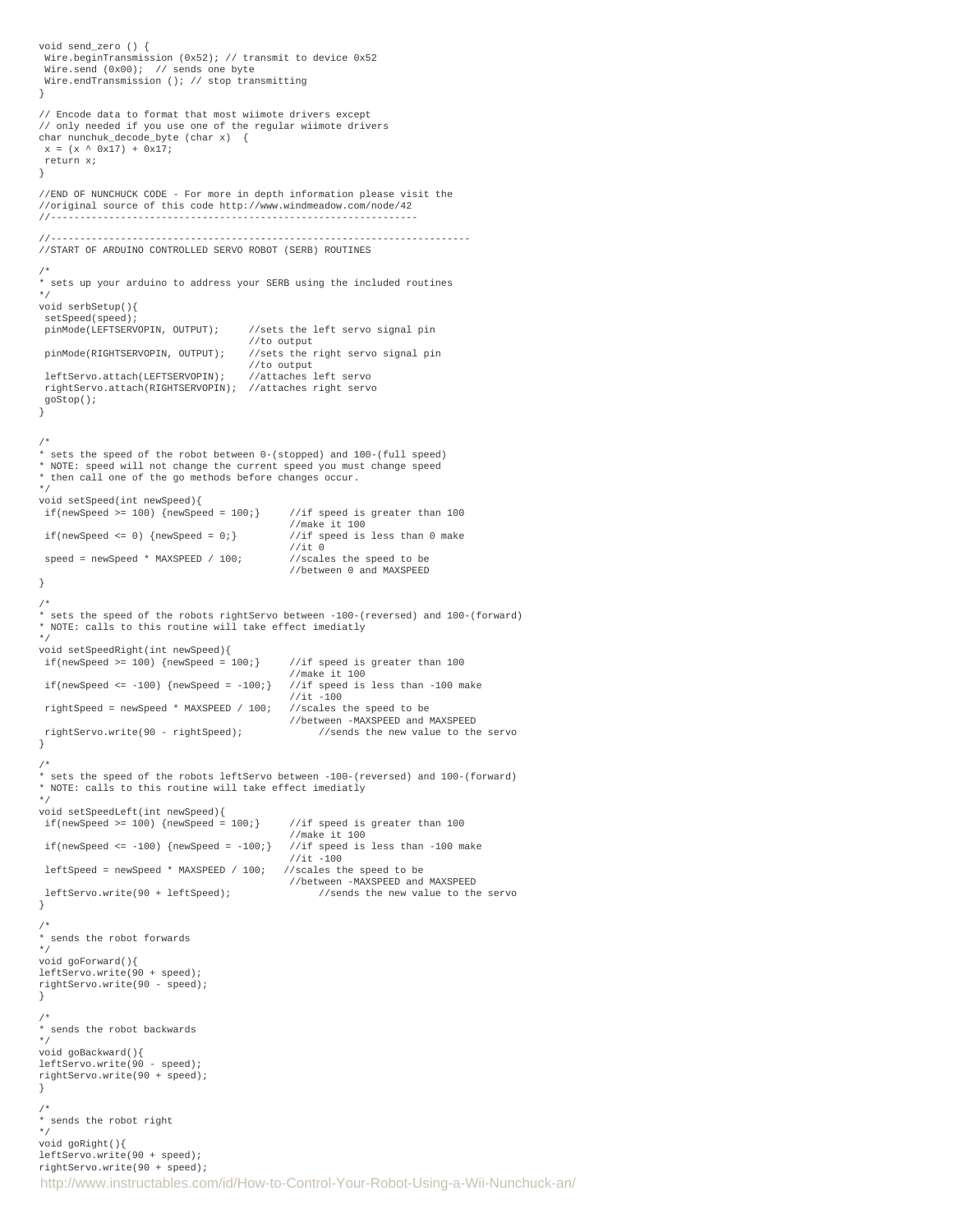```
}
/*
* sends the robot left
*/
void goLeft(){
leftServo.write(90 - speed);
rightServo.write(90 - speed);
}
/*
* stops the robot
*/
void goStop(){
leftServo.write(90);
rightServo.write(90);
}
//END OF ARDUINO CONTROLLED SERVO ROBOT (SERB) ROUTINES
//---------------------------------------------------------------------------
//START OF PRINT ROUTINES (can delete if not using)
//---------------------------------------------------------------
//Prints the Nunchucks last read data (must call NUN readNunchuck(); before calling
void printData(){
  Serial.print("XJoy= ");Serial.print (getNunValue(XSTICK), DEC); Serial.print ("\t");
Serial.print("YJoy=");Serial.print(getNunValue(YSTICK), DEC); Serial.print("\t");<br>Serial.print("XGs=");Serial.print(getXGs() * 1000, DEC); Serial.print("\t");<br>Serial.print("YGs=");Serial.print(getYGs() * 1000, DEC); Seria
 Serial.print("ZBut= ");Serial.print (getNunValue(ZBUTTON), DEC); Serial.print ("\t");
 Serial.print("YBut= ");Serial.print (getNunValue(CBUTTON), DEC); Serial.print ("\t");
```

```
}
```

```
//END OF PRINT ROUTINES<br>//----------------------
```
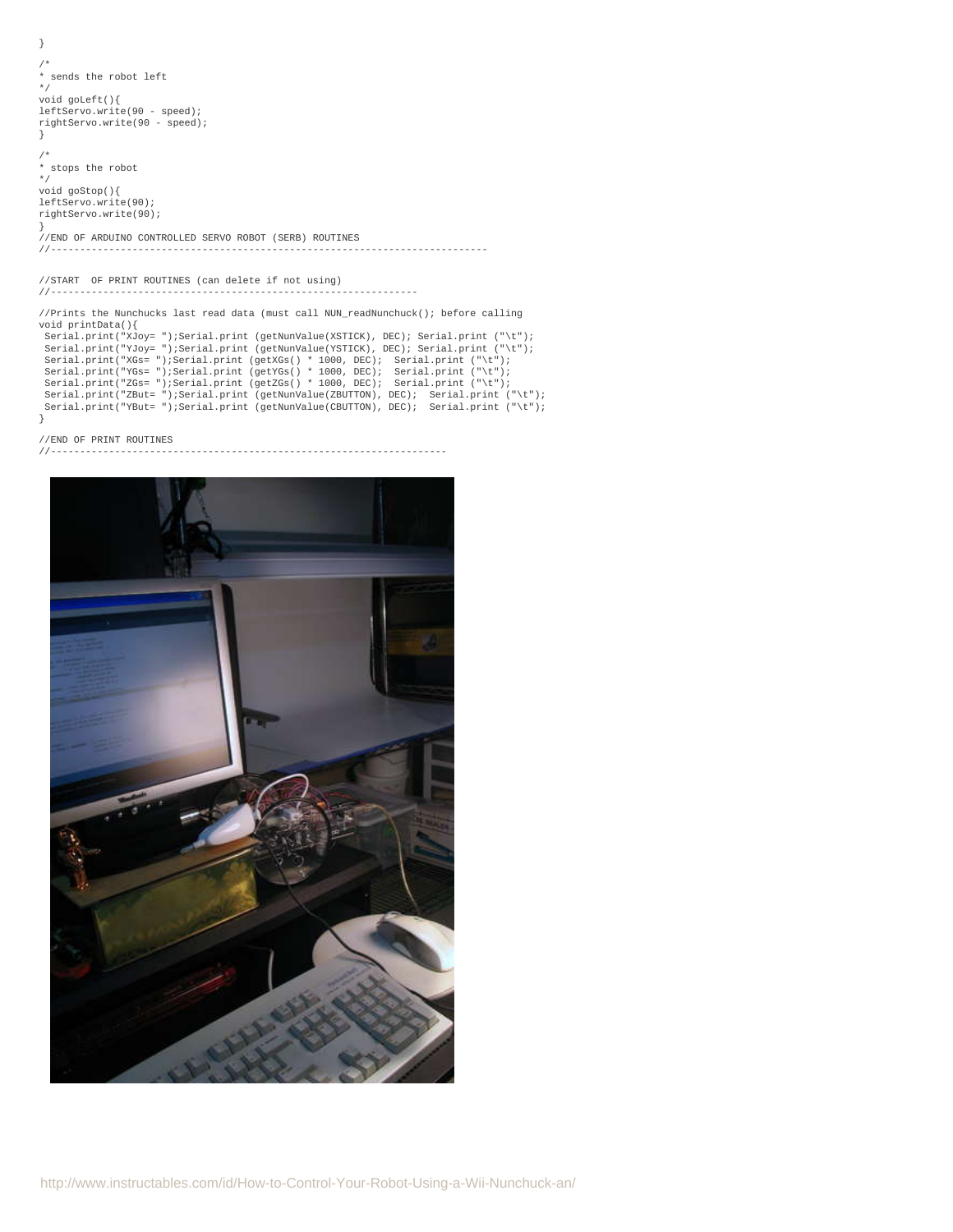# <span id="page-6-0"></span>**Step 4: Finished**

I hope you've gotten it working and are having fun tilting and driving.

If its not quite working leave a message or send us an e-mail at help@oomlout.com and we'll try our best to help you get it working.

(shameless plug) For more fun open source projects try visiting us at [oomlout.com](http://www.oomlout.com)



# **Related Instructables**



**[Automation](http://www.instructables.com/id/Easy-Home-Automation-using-servo-switches/?utm_source=pdf&utm_campaign=related) [\(using servo](http://www.instructables.com/id/Easy-Home-Automation-using-servo-switches/?utm_source=pdf&utm_campaign=related) [switches\)](http://www.instructables.com/id/Easy-Home-Automation-using-servo-switches/?utm_source=pdf&utm_campaign=related)** by [oomlout](http://www.instructables.com/member/oomlout/?utm_source=pdf&utm_campaign=related)

**[Easy DIY Home](http://www.instructables.com/id/Easy-Home-Automation-using-servo-switches/?utm_source=pdf&utm_campaign=related) [Arduino](http://www.instructables.com/id/How-to-Make-an-Arduino-Controlled-Servo-Robot-SER/?utm_source=pdf&utm_campaign=related) [Controlled](http://www.instructables.com/id/How-to-Make-an-Arduino-Controlled-Servo-Robot-SER/?utm_source=pdf&utm_campaign=related) [Servo Robot](http://www.instructables.com/id/How-to-Make-an-Arduino-Controlled-Servo-Robot-SER/?utm_source=pdf&utm_campaign=related) [\(SERB\)](http://www.instructables.com/id/How-to-Make-an-Arduino-Controlled-Servo-Robot-SER/?utm_source=pdf&utm_campaign=related)** by [oomlout](http://www.instructables.com/member/oomlout/?utm_source=pdf&utm_campaign=related)



**[Nunchuck](http://www.instructables.com/id/Wireless-Wii-Nunchuck-control-of-Arduino-projects/?utm_source=pdf&utm_campaign=related) [controlled](http://www.instructables.com/id/Wireless-Wii-Nunchuck-control-of-Arduino-projects/?utm_source=pdf&utm_campaign=related) [Arduino](http://www.instructables.com/id/Wireless-Wii-Nunchuck-control-of-Arduino-projects/?utm_source=pdf&utm_campaign=related)** by [XenonJohn](http://www.instructables.com/member/XenonJohn/?utm_source=pdf&utm_campaign=related)



**[Angle](http://www.instructables.com/id/Angle-measurement-using-gyro-accelerometer-and-Ar/?utm_source=pdf&utm_campaign=related) [measurement](http://www.instructables.com/id/Angle-measurement-using-gyro-accelerometer-and-Ar/?utm_source=pdf&utm_campaign=related) [using gyro,](http://www.instructables.com/id/Angle-measurement-using-gyro-accelerometer-and-Ar/?utm_source=pdf&utm_campaign=related) [accelerometer](http://www.instructables.com/id/Angle-measurement-using-gyro-accelerometer-and-Ar/?utm_source=pdf&utm_campaign=related) [and Arduino](http://www.instructables.com/id/Angle-measurement-using-gyro-accelerometer-and-Ar/?utm_source=pdf&utm_campaign=related)** by [otaviousp](http://www.instructables.com/member/otaviousp/?utm_source=pdf&utm_campaign=related)

**[Using WiiChuck](http://www.instructables.com/id/Using-WiiChuck-Adapter-with-Arduino/?utm_source=pdf&utm_campaign=related) [Wii Nunchuck](http://www.instructables.com/id/Wii-Nunchuck-as-general-purpose-controller-via-Ard/?utm_source=pdf&utm_campaign=related)**

**[Adapter with](http://www.instructables.com/id/Using-WiiChuck-Adapter-with-Arduino/?utm_source=pdf&utm_campaign=related) [Arduino](http://www.instructables.com/id/Using-WiiChuck-Adapter-with-Arduino/?utm_source=pdf&utm_campaign=related)** by [josestude](http://www.instructables.com/member/josestude/?utm_source=pdf&utm_campaign=related)

**[as general](http://www.instructables.com/id/Wii-Nunchuck-as-general-purpose-controller-via-Ard/?utm_source=pdf&utm_campaign=related) [purpose](http://www.instructables.com/id/Wii-Nunchuck-as-general-purpose-controller-via-Ard/?utm_source=pdf&utm_campaign=related) [controller via](http://www.instructables.com/id/Wii-Nunchuck-as-general-purpose-controller-via-Ard/?utm_source=pdf&utm_campaign=related) [Arduino board](http://www.instructables.com/id/Wii-Nunchuck-as-general-purpose-controller-via-Ard/?utm_source=pdf&utm_campaign=related)** by [XenonJohn](http://www.instructables.com/member/XenonJohn/?utm_source=pdf&utm_campaign=related)

# **Comments**





Is the kit no longer available? when i try to go to the l "purchase a lovely kit" link it does not work.





### **[Hoolaput](http://www.instructables.com/member/Hoolaput/?utm_source=pdf&utm_campaign=comments)** says: Jul 22, 2009. 9:39 PM **[REPLY](http://www.instructables.com/id/How-to-Control-Your-Robot-Using-a-Wii-Nunchuck-an/?utm_source=pdf&utm_campaign=comments#DISCUSS)**

why would you want to use the 5v if there's a 3v3 (3.3v) on the arduino beside the reset and 5v?



**[carlosanchez](http://www.instructables.com/member/carlosanchez/?utm_source=pdf&utm_campaign=comments)** says: Aug 18, 2010. 5:12 AM **[REPLY](http://www.instructables.com/id/How-to-Control-Your-Robot-Using-a-Wii-Nunchuck-an/?utm_source=pdf&utm_campaign=comments#DISCUSS)** The 3.3V is supplied by the FTDI chip. Therefore it will only be available if the Arduino is powered via USB. If it is connecter to a battery, the chip will be bypassed.

http://www.instructables.com/id/How-to-Control-Your-Robot-Using-a-Wii-Nunchuck-an/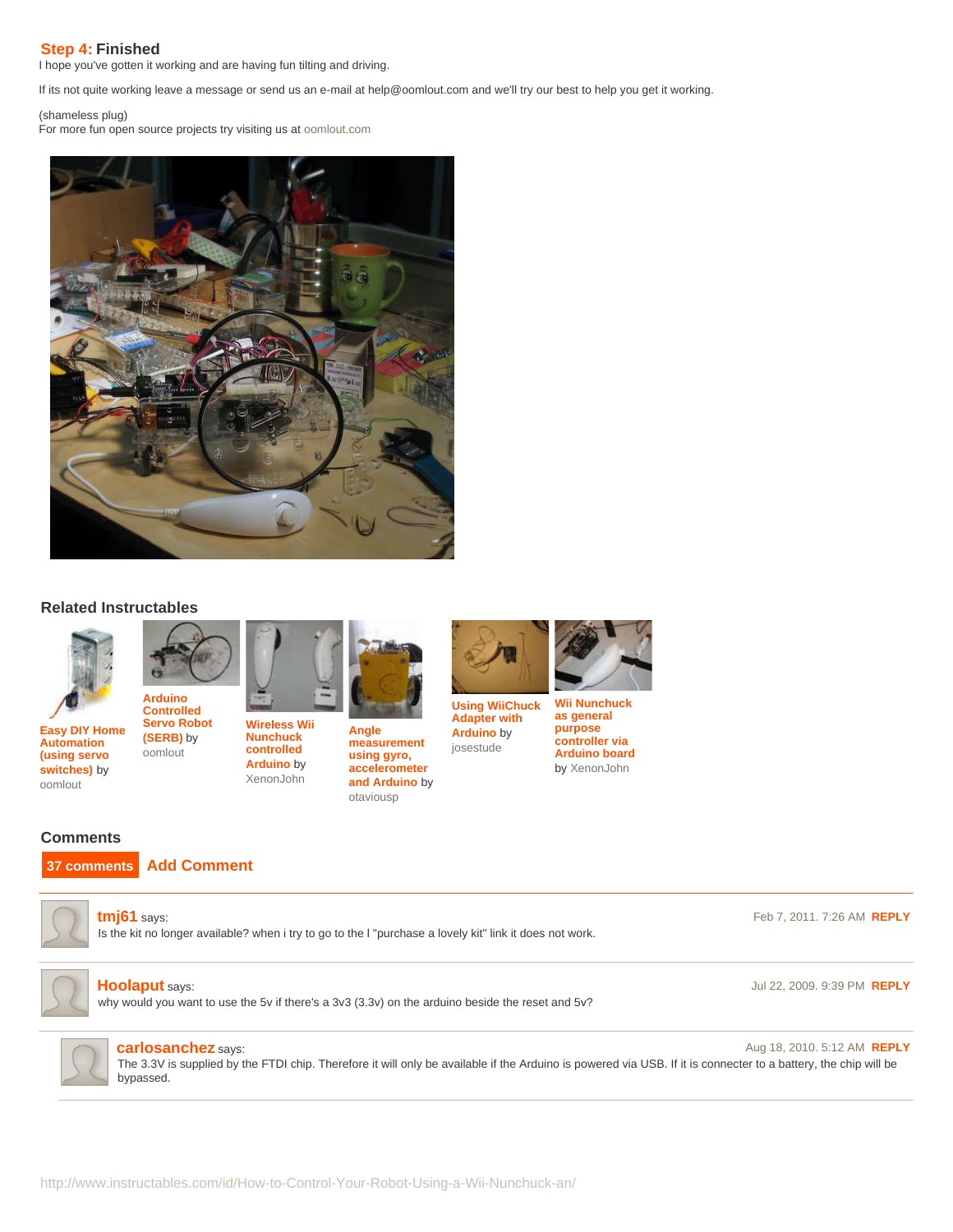

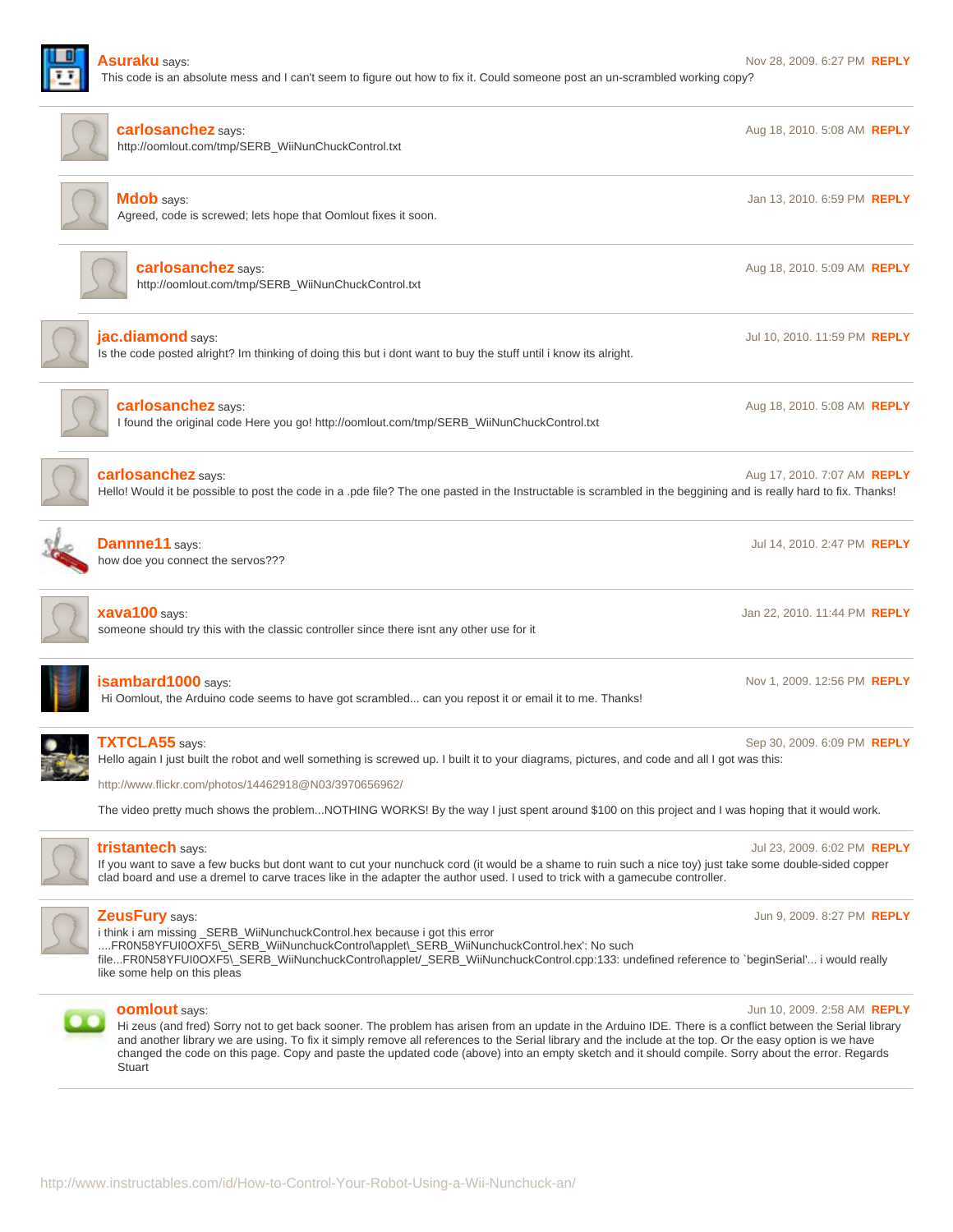

I get the same error as TXTCLA55. Haven't spent any time trying to find the problem yet though.

**[ZeusFury](http://www.instructables.com/member/ZeusFury/?utm_source=pdf&utm_campaign=comments)** says: May 30, 2009. 9:17 PM **[REPLY](http://www.instructables.com/id/How-to-Control-Your-Robot-Using-a-Wii-Nunchuck-an/?utm_source=pdf&utm_campaign=comments#DISCUSS)**

avrdude: stk500\_getsync(): not in sync: resp=0x00 avrdude: stk500\_disable(): protocol error, expect=0x14, resp=0x51

i got these errors can some 1 help



**[evmaster297](http://www.instructables.com/member/evmaster297/?utm_source=pdf&utm_campaign=comments)** says: **May 23, 2009. 8:37 PM <b>[REPLY](http://www.instructables.com/id/How-to-Control-Your-Robot-Using-a-Wii-Nunchuck-an/?utm_source=pdf&utm_campaign=comments#DISCUSS) May 23, 2009. 8:37 PM <b>REPLY** with a wire less nun chuck, it looks like an awesome coaster to me!!! but eventually a dog toy



# **[TXTCLA55](http://www.instructables.com/member/TXTCLA55/?utm_source=pdf&utm_campaign=comments)** says: May 9, 2009. 10:43 AM **[REPLY](http://www.instructables.com/id/How-to-Control-Your-Robot-Using-a-Wii-Nunchuck-an/?utm_source=pdf&utm_campaign=comments#DISCUSS)**

Errpr code: arduino cannot determine program size, says it cannot find the files needed



# **[oomlout](http://www.instructables.com/member/oomlout/?utm_source=pdf&utm_campaign=comments)** says: **May 9, 2009. 12:22 PM <b>[REPLY](http://www.instructables.com/id/How-to-Control-Your-Robot-Using-a-Wii-Nunchuck-an/?utm_source=pdf&utm_campaign=comments#DISCUSS) May 9, 2009. 12:22 PM <b>REPLY May 9, 2009. 12:22 PM <b>REPLY**

Hi TXTCL55; Sorry to hear about the error code, its never fun when something doesn't work. Something to try, is rather than downloading the files, copy and paste the code from this page into the Arduino IDE and see if it compiles. Sometimes this works (also "cannot determine program size" is sometimes only a warning and you may be able to upload after receiving it) Hope that was helpful, shoot us an e-mail at help@oomlout.com if that doesn't work and we'll try and get things sorted.



# **[TXTCLA55](http://www.instructables.com/member/TXTCLA55/?utm_source=pdf&utm_campaign=comments)** says: **May 10, 2009. 6:15 PM <b>[REPLY](http://www.instructables.com/id/How-to-Control-Your-Robot-Using-a-Wii-Nunchuck-an/?utm_source=pdf&utm_campaign=comments#DISCUSS) May 10, 2009. 6:15 PM <b>REPLY**

nope same error. I tried deleting the stuff at the end ( labled "delete if not using") and I still got error codes. I'll try sending a email to the one you suggested.



## **[Foaly7](http://www.instructables.com/member/Foaly7/?utm_source=pdf&utm_campaign=comments)** says: **May 8, 2009. 11:01 AM <b>[REPLY](http://www.instructables.com/id/How-to-Control-Your-Robot-Using-a-Wii-Nunchuck-an/?utm_source=pdf&utm_campaign=comments#DISCUSS)** and the same of the same of the same of the same of the same of the same of the same of the same of the same of the same of the same of the same of the same of the same of the

Dude. Totally use a wireless WiiChuck and tweak its range and mount a camera on your 'bot and you can have a surveillance bot!



# **[renamecor](http://www.instructables.com/member/renamecor/?utm_source=pdf&utm_campaign=comments)** says: Feb 5, 2009. 1:09 AM **[REPLY](http://www.instructables.com/id/How-to-Control-Your-Robot-Using-a-Wii-Nunchuck-an/?utm_source=pdf&utm_campaign=comments#DISCUSS)**

How cool is that, I'm off to see if I can find my daughters WREX and insert a wii nunchuck where the sun don't shine.

What about wireless nunchuck - [WIreless Nunchuck](http://www.wirelessnunchucks.co.uk)



# **[YummyPancakes](http://www.instructables.com/member/YummyPancakes/?utm_source=pdf&utm_campaign=comments)** says: Dec 26, 2008. 8:24 AM **[REPLY](http://www.instructables.com/id/How-to-Control-Your-Robot-Using-a-Wii-Nunchuck-an/?utm_source=pdf&utm_campaign=comments#DISCUSS)**

Very, very cool! I just got a Wii for Christmas, and "Santa" accidentally brought us an extra Nunchuck and Wiimote. Together with my brand new Arduino Duemillanove, this is perfect! Thank you, and Merry Christmas!



# **[ririgoyen](http://www.instructables.com/member/ririgoyen/?utm_source=pdf&utm_campaign=comments)** says: Dec 17, 2008. 8:09 AM **[REPLY](http://www.instructables.com/id/How-to-Control-Your-Robot-Using-a-Wii-Nunchuck-an/?utm_source=pdf&utm_campaign=comments#DISCUSS)**

you should look at Nyko's Kama (Wireless Nunchuck). You'll make your robot wireless in 4 seconds.



# **[explosivemaker](http://www.instructables.com/member/explosivemaker/?utm_source=pdf&utm_campaign=comments)** says: Dec 20, 2008. 2:12 PM **[REPLY](http://www.instructables.com/id/How-to-Control-Your-Robot-Using-a-Wii-Nunchuck-an/?utm_source=pdf&utm_campaign=comments#DISCUSS)**

.....definitely.....a remote control car with a motion controller would be sweet....or a plane....



**[fwjs28](http://www.instructables.com/member/fwjs28/?utm_source=pdf&utm_campaign=comments)** says: Dec 19, 2008. 12:20 PM **[REPLY](http://www.instructables.com/id/How-to-Control-Your-Robot-Using-a-Wii-Nunchuck-an/?utm_source=pdf&utm_campaign=comments#DISCUSS)** ha!nice mug...lol... here my version.... 1take wii mote and robot 2 tie wii mote to robot 3 drag wii mote and make robot move.......



# **[cantthinkof bettername](http://www.instructables.com/member/cantthinkof+bettername/?utm_source=pdf&utm_campaign=comments)** says: Dec 19, 2008. 6:47 PM **[REPLY](http://www.instructables.com/id/How-to-Control-Your-Robot-Using-a-Wii-Nunchuck-an/?utm_source=pdf&utm_campaign=comments#DISCUSS)**

I just posted a comment almost the same, because I didn't read the comments first.



# **[fwjs28](http://www.instructables.com/member/fwjs28/?utm_source=pdf&utm_campaign=comments)** says: Dec 20, 2008. 5:53 AM **[REPLY](http://www.instructables.com/id/How-to-Control-Your-Robot-Using-a-Wii-Nunchuck-an/?utm_source=pdf&utm_campaign=comments#DISCUSS)**

ha..yea i see that....i like the mug its hilarious...

**[cantthinkof bettername](http://www.instructables.com/member/cantthinkof+bettername/?utm_source=pdf&utm_campaign=comments)** says: Dec 19, 2008. 6:49 PM **[REPLY](http://www.instructables.com/id/How-to-Control-Your-Robot-Using-a-Wii-Nunchuck-an/?utm_source=pdf&utm_campaign=comments#DISCUSS)**

My method (and fwjs28's) was the first thing I thought of when I posted the first comment, even before I clicked the instructable.